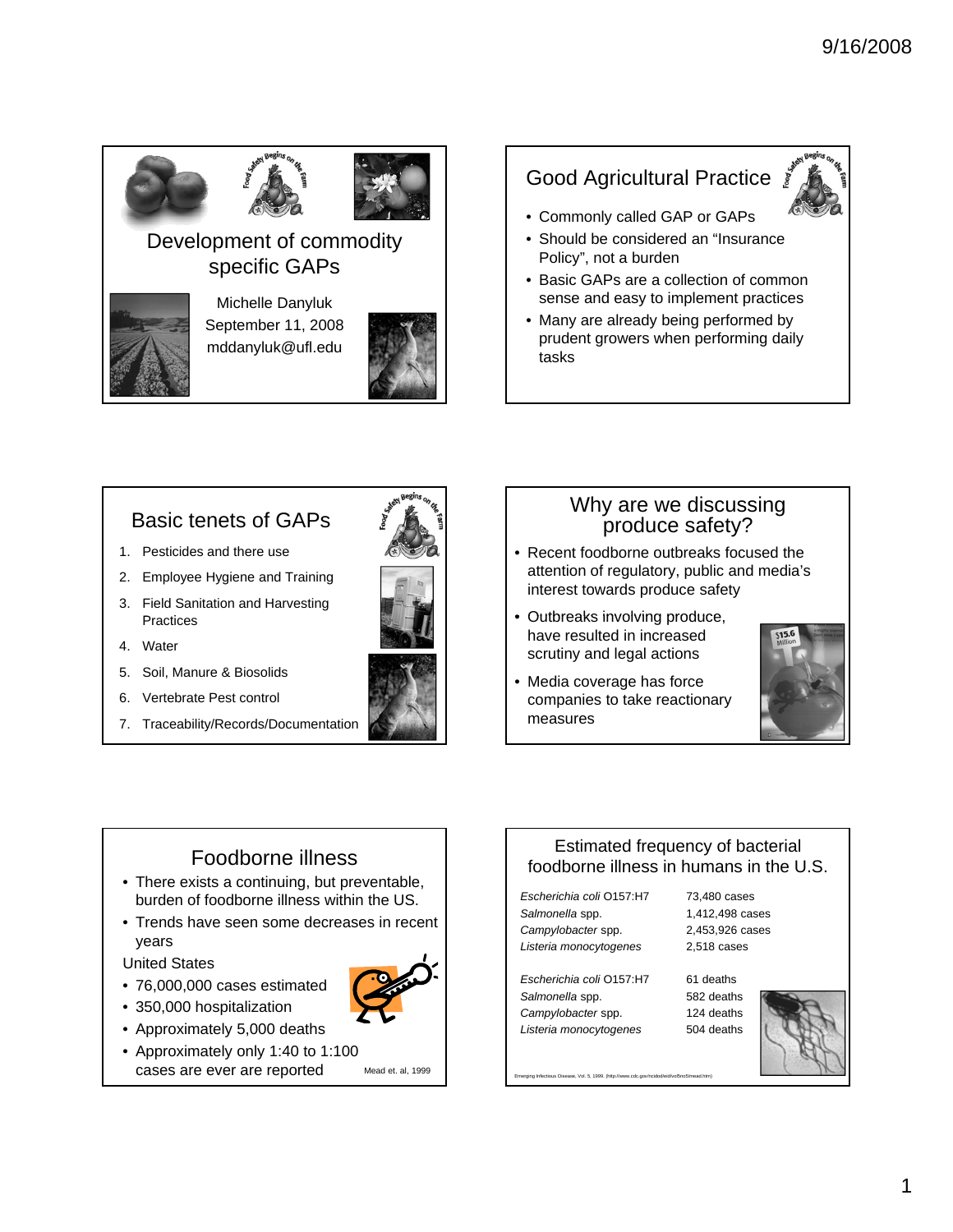#### 1996-2006 produce outbreaks by commodity Lettuce 14 Spinach 2 Basil or Mesclun 2

|                        |    | <b>B</b> asii of Mescium |                     |
|------------------------|----|--------------------------|---------------------|
| Tomatoes               | 13 | Parsley                  | 2                   |
| Cantaloupe             |    | <b>Melons</b>            | 2                   |
| Raspberries/berries    | 6  | Honeydew melon           | 2                   |
|                        |    | Mango                    | 2                   |
| Romaine lettuce        | 4  | Almonds                  | 2                   |
| Basil                  | 4  |                          |                     |
| Green onions           | 3  | Mixed lettuce            |                     |
|                        |    | Cabbage                  |                     |
| Unknown                | 2  | Green grapes             |                     |
|                        |    | Snow Peas                |                     |
| $Total = 72$ outbreaks |    | Squash                   |                     |
|                        |    |                          | Guzewich, FDA, 2007 |

#### 1998-2006 produce outbreaks 5 commodity groups make up >75 percent of produce-related outbreaks Commodity 6 % produce outbreaks Lettuce/leafy greens 30% Tomatoes 17% Melons 13% Herbs (basil, parsley) 11% Green onions 5% Total % of 5 top commodities 76%

Guzewich, FDA, 2007

# What is the industries response?

- The growers were faced with possible three scenarios:
	- 1. Do nothing (I've been farming for 40 years and I haven't killed anyone yet)
	- 2. Wait until the government imposed mandatory regulations
	- 3. Be proactive and self regulate (GAPs and GMPs)



# So what can be done?

- We are left with two basic strategies to reduce the risk of foodborne illness associated with whole and fresh cut product
- Prevention
- Intervention



## So what can be done?

- We are left with two basic strategies to reduce the risk of foodborne illness associated with whole and fresh cut product
- **Prevention**
- Intervention

Try to avoid contaminating the product in the first place



# LG Marketing Agreement

- Initiation of California Marketing Agreement 01/2007
- Agreement is *voluntary* to join
- Participants *must* follow rules

#### **Signatories**

- LGMA is a *Handler* marketing agreement
	- Handlers agree to market product only from growers who use the accepted
	- "Good Agricultural Practices" • Assessments paid on all leafy greens received
	- Funds inspection program, administration, research

• Handlers use the Service Mark Harris, UC Davis, 2008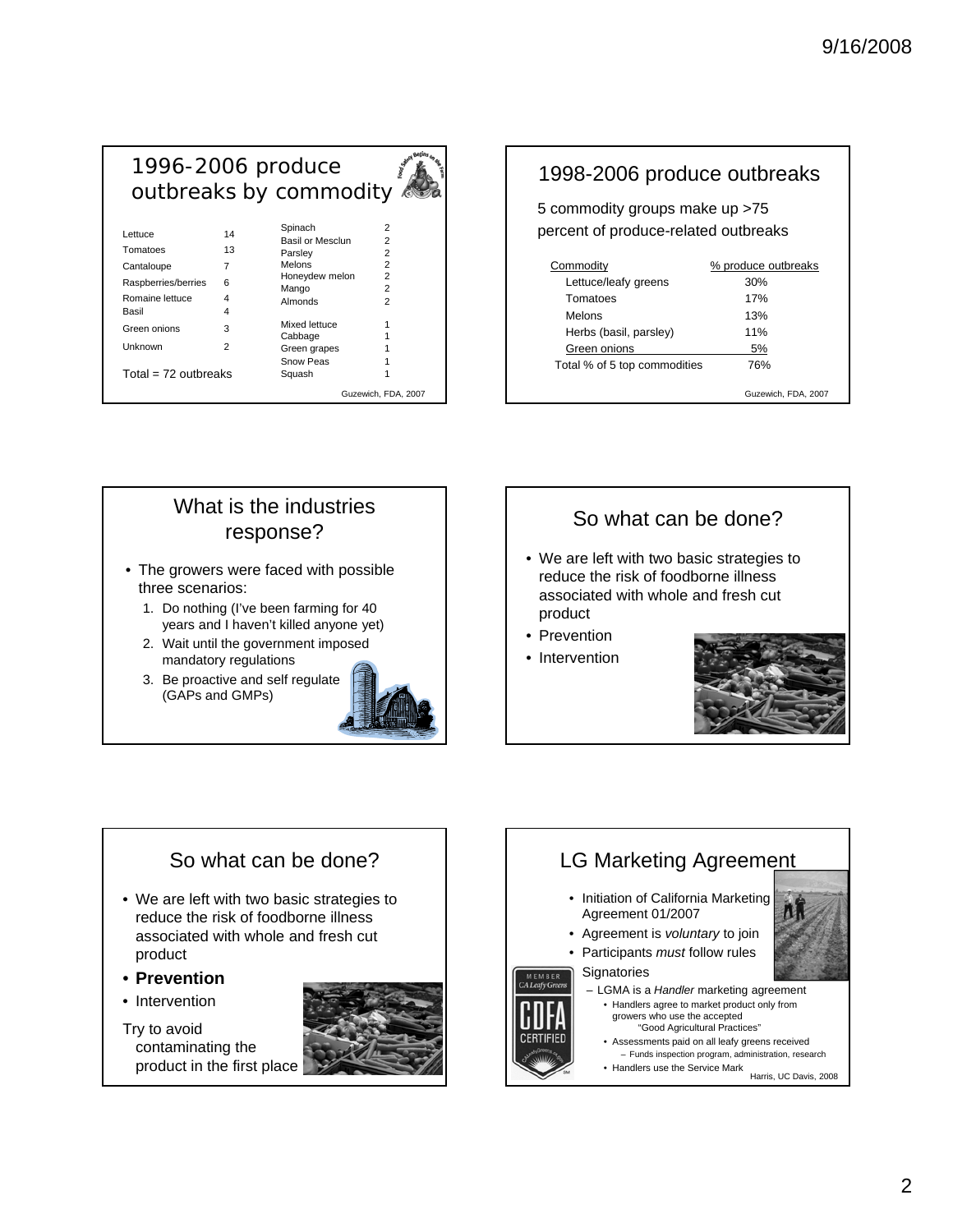# LG-GAPs Metrics

- Mandatory GAPs developed by a panel of industry members, academics and scientists
	- Represent the best practices available
	- Flexible enough to evolve over time as science advances
	- Target water and inputs, wildlife and worker hygiene
	- www.CALeafyGreens.ca.gov

Harris, UC Davis, 2008



#### Audits • Field and plant audits by USDA-trained CDFA inspectors – Mandatory audits • Growers and handlers – Auditors use a uniform checklist linked to the metrics • Began July 23, 2007 in California

• Arizona implemented 2008





# T-GAPs and T-BMPs



- T-GAPs for production in field and greenhouse
- T-BMPs for packinghouse operations and post harvest handling
- Industry adopted voluntary September 7, 2006



- FDACS adopted in 2008
- http://www.doacs.state.fl.us/fs/TomatoBestPractices.pdf







- 1. Prevent/minimize risks in the field from run-off from animal operations, debris that might harbor pests, or other environmental risks
- 2. Provide for safe water sources for irrigation and provide adequate monitoring
- 3. Addresses worker cleanliness, health & hygiene
- 4. Assures adherence to current fertilizer, pesticide and chemical requirements
- 5. Ensures harvesting crews are aware of food safety risks

Roberts, UF, 2008

# T-GAP Metrics



- 6. Ensures cleanliness & sanitation of harvesting containers and prohibits use of final pack containers
- 7. Requires sanitation and cleaning of equipment
- 8. Requires diligent removal of injured fruit to minimize internal microbial contamination
- 9. Prohibits field pack of tomatoes, after a phase-in period, unless a sanitizing step that will achieve a 3 log reduction of *Salmonella* and *Erwinia* is approved
- 10.Establishes required record keeping for key provisions
- 11.Requires safe water for dilution of pesticides/ chemical applied to crop  $R_{\text{oberts, UF, 2008}}$